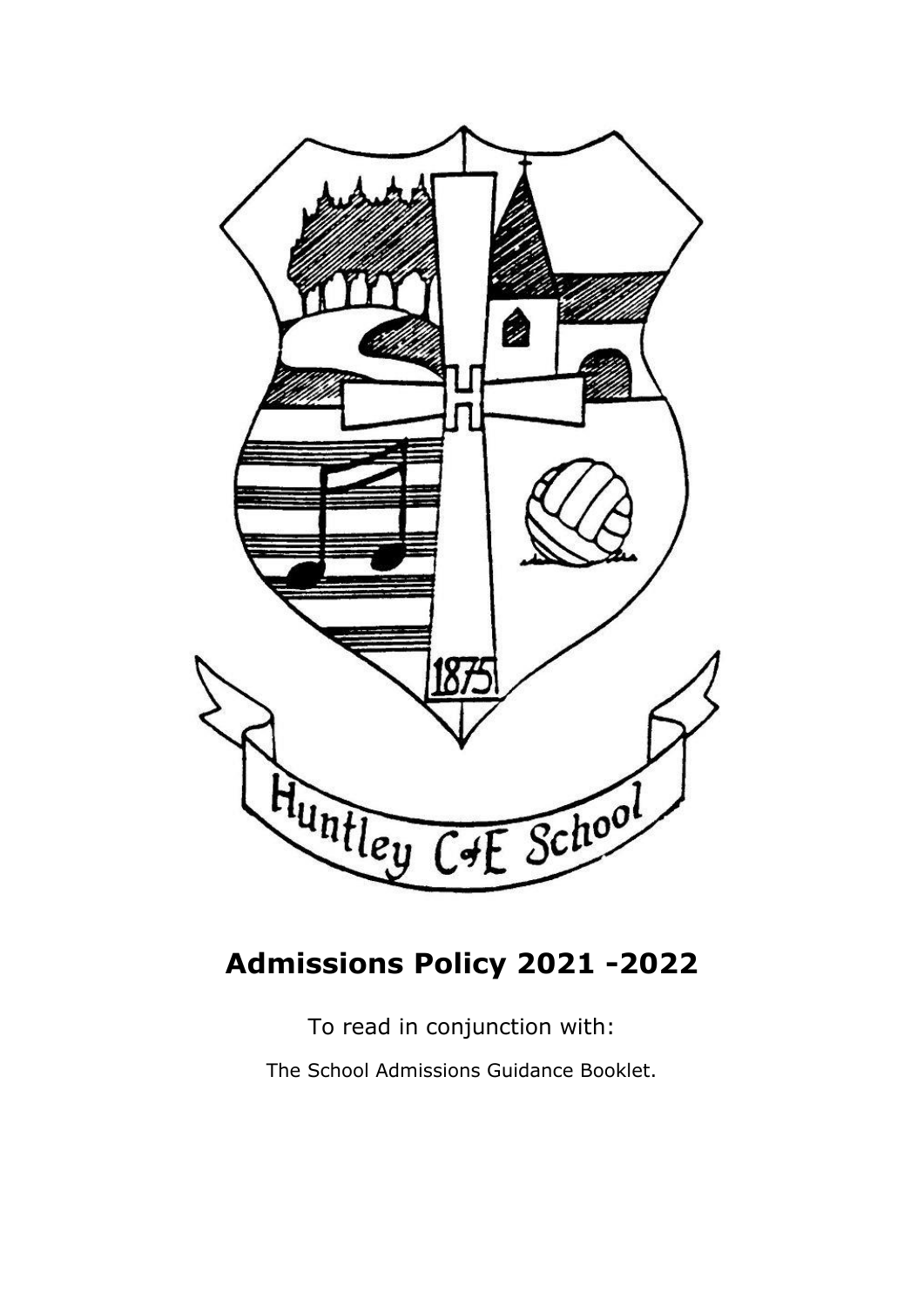# **Huntley C of E Primary School Admissions Policy 2021-2022**

The number of intended admissions for the year commencing September 2021 will be 12. The policy and criteria should be read in conjunction with the School Admissions Guidance Booklet. This can be found at [www.gloucestershire.gov.uk/schooladmissions](http://www.gloucestershire.gov.uk/schooladmissions)

If there are more applications than places, the Governors have agreed the following order of priority for admission.

# 1) Children in Public Care

A 'looked after child' ( 1 ) or a child who was previously looked after but immediately after being looked after became subject to an adoption( 2 ) child arrangements order (residency order) ( 3 ) or special guardianship order ( 4 ) .

(1) A 'looked after child' is a child who is (a) in the care of a local authority, or (b) being provided with accommodation by a local authority in the exercise of their social services functions (see the definition in Section 22(1) of the Children Act 1989) at the time of making an application to a school. In Gloucestershire, such children are referred to as Children in Care.

(2) This includes children who were adopted under the Adoption Act 1976 (see section 12 adoption orders) and children who were adopted under the Adoption and Children's Act 2002 (see section 46 adoption orders).

(3) Under the provisions of section 12 of the Children and Families Act 2014, which amend section 8 of the Children Act 1989, residence orders have now been replaced by child arrangements orders.

(4) See Section 14A of the Children Act 1989 which defines a 'special guardianship order' as an order appointing one or more individuals to be a child's special guardian (or special guardians).

- 2) The admission criteria for Huntley C of E Primary School offers a higher priority for children with siblings who will be attending the school when the applicant child is admitted. For this purpose, sibling refers to brother or sister, half brother or sister, adopted brother or sister, step brother or sister, or the child of the parent/carer's partner as well as children who are brought together as a family by a same sex civil partnership. In every case, the child must be living in the same family unit at the same address, at the time of application.
- 3) Any student whose parent is a member of staff.
	- a) If the member of staff has been employed at the school for 2 or more years at the time of the application being made
	- b) The member of staff is recruited to fill a vacant post for which there is a demonstrable skill shortage.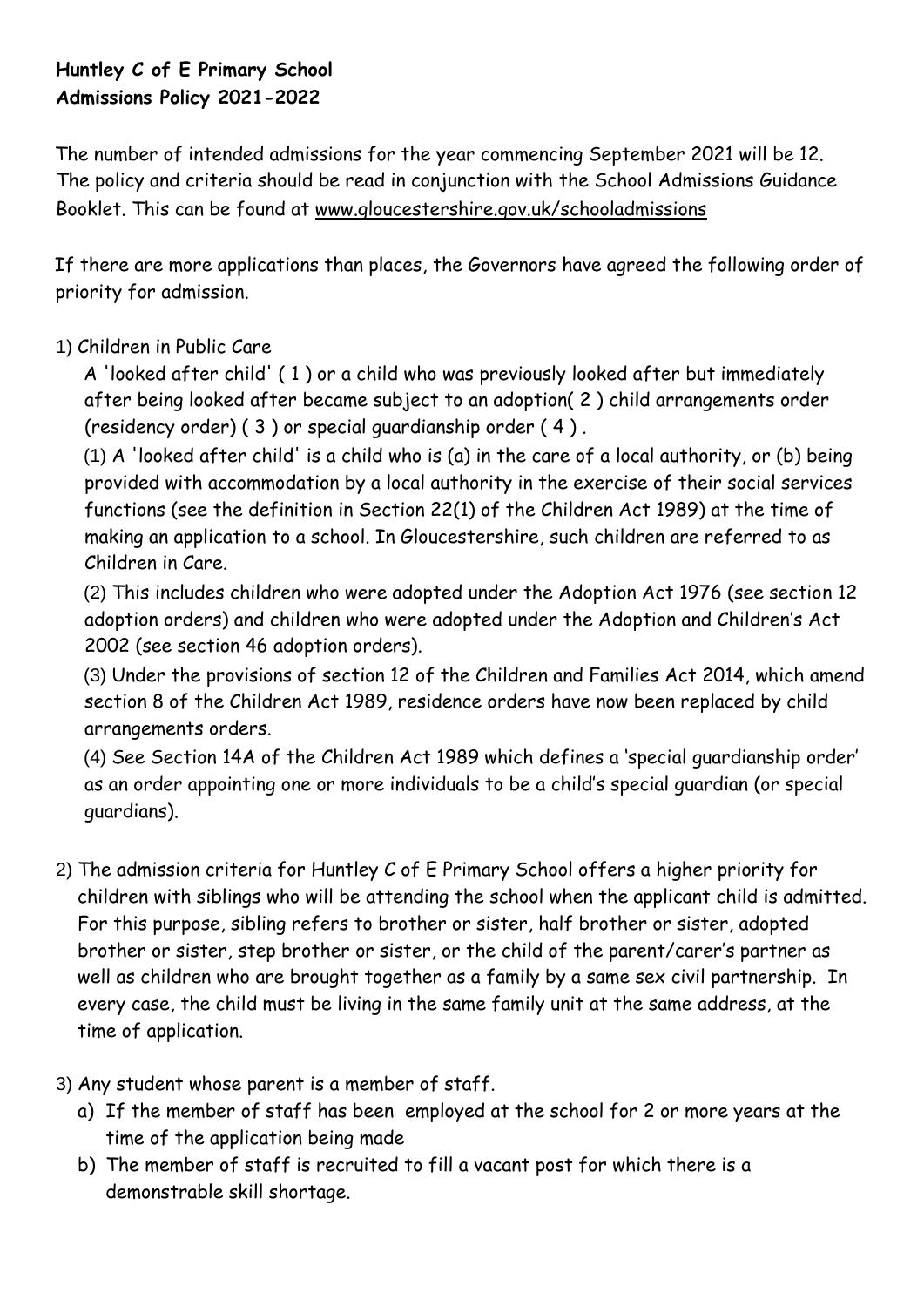4) Children who live within the Church of England Parish Boundary of Huntley with May Hill. A map may be inspected at the school.

5) Children living outside the parish boundary whose parents want specifically a church school and can demonstrate active participation in Christian worship e.g. attended the principal act of worship on a Sunday at least once a month on average during the two years prior to consideration of the application. Send in the signed SIF paperwork (appendix one) from the priest in charge of Huntley Church or your local Christian minister to: The Chair of Governors, Huntley C of E Primary School, Ross Road, Huntley, Gloucestershire GL19 3EX by 15 January 2021. (Please complete SIF paperwork – Appendix one)

In the event that during the period specified for attendance at worship the church has been closed for public worship and has not provided alternative premises for that worship, the requirements of these admissions arrangements in relation to attendance will only apply to the period when the church or alternative premises have been available for public worship.

6) Children for whom only this particular school is appropriate due to an exceptional medical condition.

Applications under this criterion will only be considered if they are supported by a written statement from the child's doctor. This must demonstrate that there is a very specific connection between the medical need and the facilities or resources of this school.

7) Children with the strongest geographical claim, measured in a straight line from the ordnance survey address point of the child's home address (including flats) to the ordnance survey address point of the school, using the Local Authority's computerised measuring system, with those living closer to the school receiving the higher priority.

## **The Right of Appeal**

In the event of a child being refused a place there is a right of appeal to an independent appeal process.

In 2021, places will be offered to those qualifying. Where requests for admission exceed the standard number, parents will be notified if a place is not available for their child, and of their right to appeal.

When a parent wishes to appeal against the refusal to admit a child to an aided school, an independent appeals committee will be set up. Letters of appeal should be sent to The Chair of Governors at Huntley Primary School by 30th April 2021.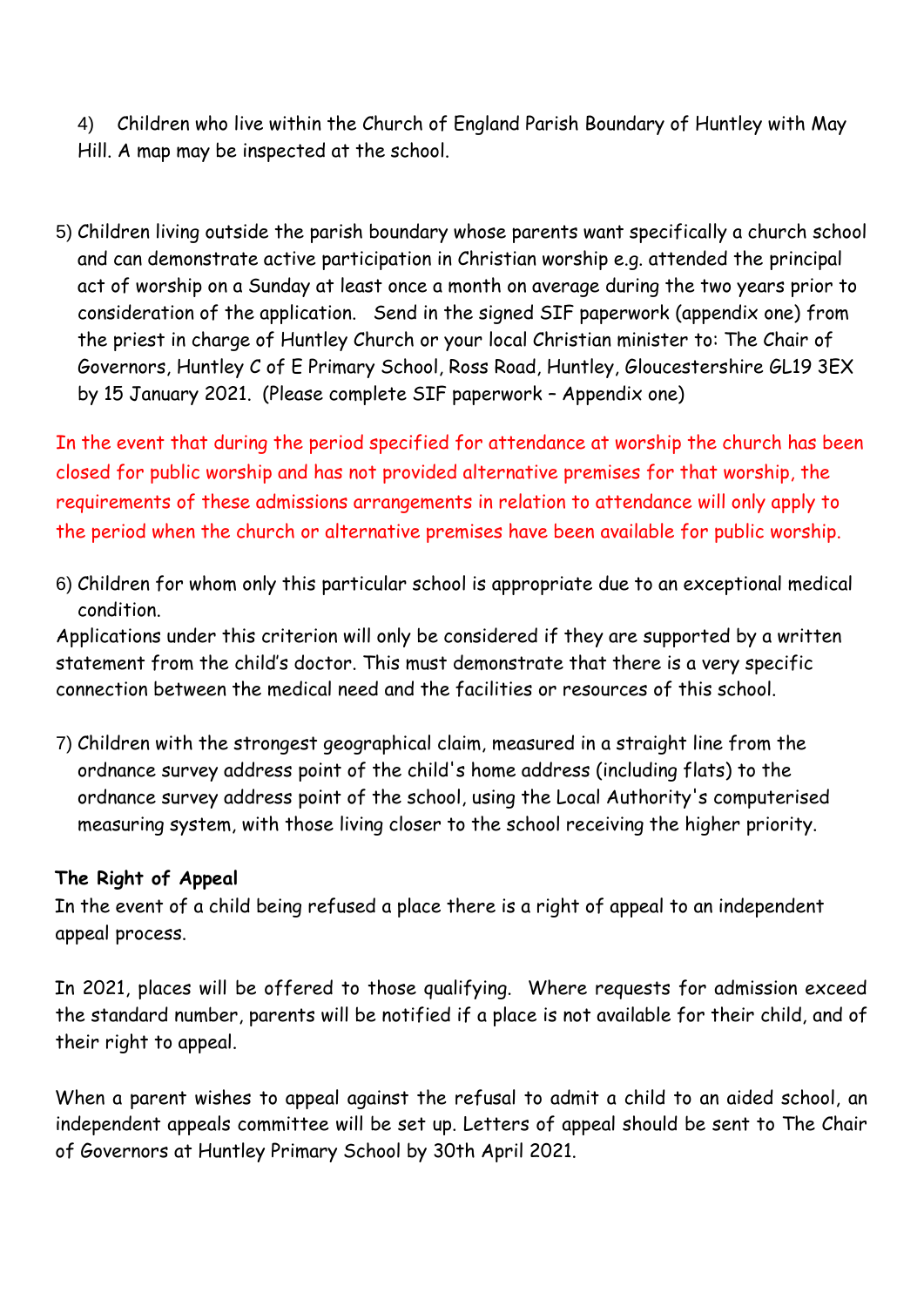The Governors of Huntley C of E School agree that the process will be managed by Gloucestershire Education Authority, in compliance with the advice given by the Diocese of Gloucester.

## **SEN**

The school is required to admit any child with a statement of Special Educational Needs (SEN) or Educational Health Care plan (EHCP) that names the school in their statement even if the school is full.

## **Waiting Lists**

If the school is oversubscribed, a waiting list will be held for (at least) the second school term (i.e. until end of December term). The waiting list will be prioritised according to the school's oversubscription criteria.

## **Fair Access Protocols**

The school has signed up to the In-Year Fair Access Protocols held by the Local Authority. Should a vulnerable child within these Protocols require a place at the school, they will take precedent over any child on the waiting list.

# **Admission of Summer Born Children for Reception Entry for Huntley C of E School**

The Governing Body of Huntley C of E School acknowledges the updated advice from the Department of Education that, parents/carers of "summer born" children (born between 1 April and 31 August) may request to start the Reception Class of a school a whole academic year later. We follow the Local Authority process which states that parents can only apply for a Reception place at a school once and must apply for a place during the standard application process timeline for their chronological year group, stating their reasons for requesting deferred entry to the following year. The Governing Body will decide whether the deferred entry can be approved for the school.

## **Normal Admission Round**

The term 'normal admissions round' refers to all applications for admission to the main year of entry of the school i.e. Reception for Infant and Primary Schools. Applications made during the normal admissions round will be made in advance of the academic year in which the child is due to start at the new school. Children are entitled to a full-time place, however, may attend part-time until later in the school year but not beyond the point at which they reach compulsory school age.

## **In Year Admissions.**

For in-year applications only, the parent should apply directly to the preferred school in the first instance.

## **Transport**.

There is no school transport available to Huntley C of E School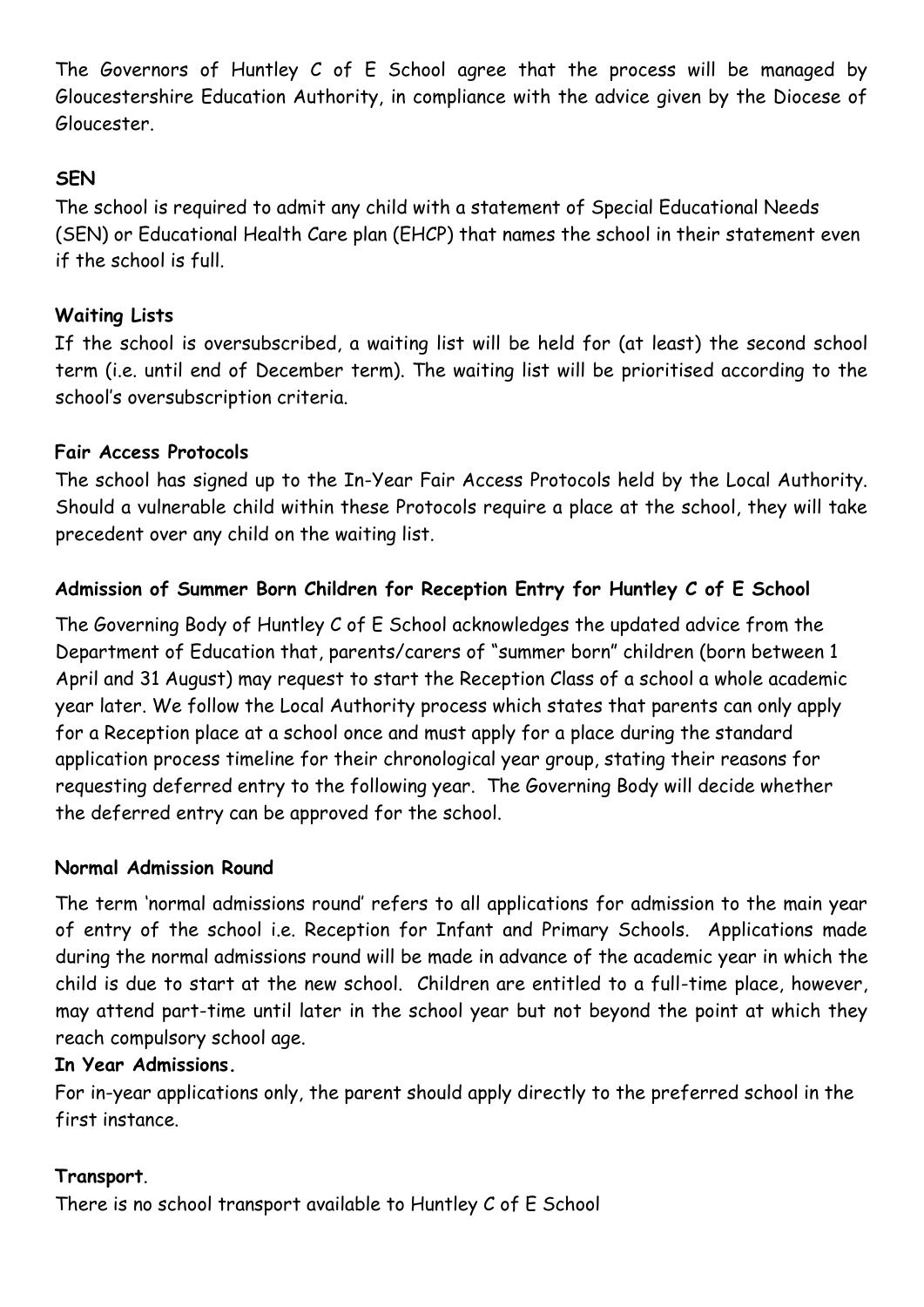Admissions Committee, Huntley C of E School: Mrs E Curtis: Head teacher Mrs A Bryson: Co-Chair of Governors Ms F Gordon: Co-Chair of Governors

Policy revised: November 2019  $Consultation closing date: 5pm Friday 10<sup>th</sup> January 2020$ 

Agreed 10/02/2020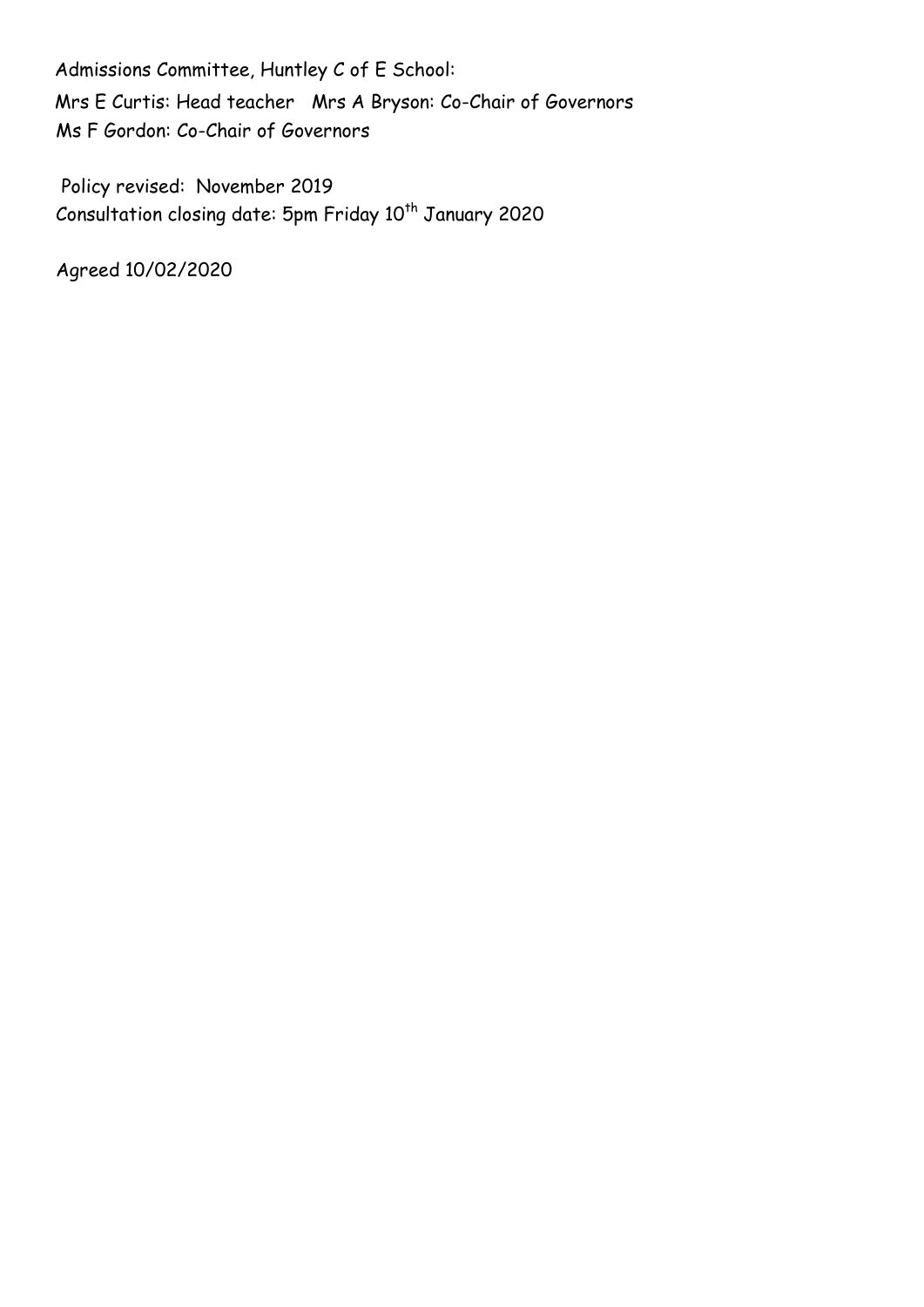#### **PART A**

#### **ADMISSIONS APPLICATION - SUPPLEMENTARY INFORMATION FORM (SIF)**

| <b>Name of Child</b>                                                                                                                                                                                                                                                                                             | Surname:     |                       |
|------------------------------------------------------------------------------------------------------------------------------------------------------------------------------------------------------------------------------------------------------------------------------------------------------------------|--------------|-----------------------|
|                                                                                                                                                                                                                                                                                                                  | Forename(s): |                       |
| Date of Birth:                                                                                                                                                                                                                                                                                                   |              | Gender: Male / Female |
| Name of Parents/Guardians or Carers:                                                                                                                                                                                                                                                                             |              |                       |
| <b>Permanent Home Address:</b><br>Note: This is the Child's permanent residence and not an<br>accommodation address. Parents are requested to provide<br>a recent (within the last 3 months) original utilities bill or<br>equivalent, which will be returned to them.<br><b>Contact Telephone Number:</b>       |              |                       |
| e-mail Address:                                                                                                                                                                                                                                                                                                  |              |                       |
| Current Pre-School, Nursery or School:                                                                                                                                                                                                                                                                           |              |                       |
| Under which category are you applying for<br>admission?                                                                                                                                                                                                                                                          |              |                       |
| If you are applying under church attendance criteria * please complete Part B of this form<br>and ask your parish priest or minister to sign it. Please return both parts to the school.<br>Please supply the name, address and telephone number of the parish priest or minister<br>who will complete the form. |              |                       |
| Name of priest/minister:                                                                                                                                                                                                                                                                                         |              |                       |
| Address:                                                                                                                                                                                                                                                                                                         |              |                       |
| Telephone No:                                                                                                                                                                                                                                                                                                    |              |                       |

#### **IMPORTANT NOTE**

I have read the School Prospectus and should my child be accepted as a pupil, I agree to abide by the aims and methods of working in the school as stated therein. I confirm that to the best of my knowledge, the details above are correct. I attach an **original** utilities bill or equivalent, dated in the last 3 months.

| Signature of Parent/Guardian/Carer: | Date:           |
|-------------------------------------|-----------------|
| <b>OFFICE USE ONLY:</b>             | Date Received : |